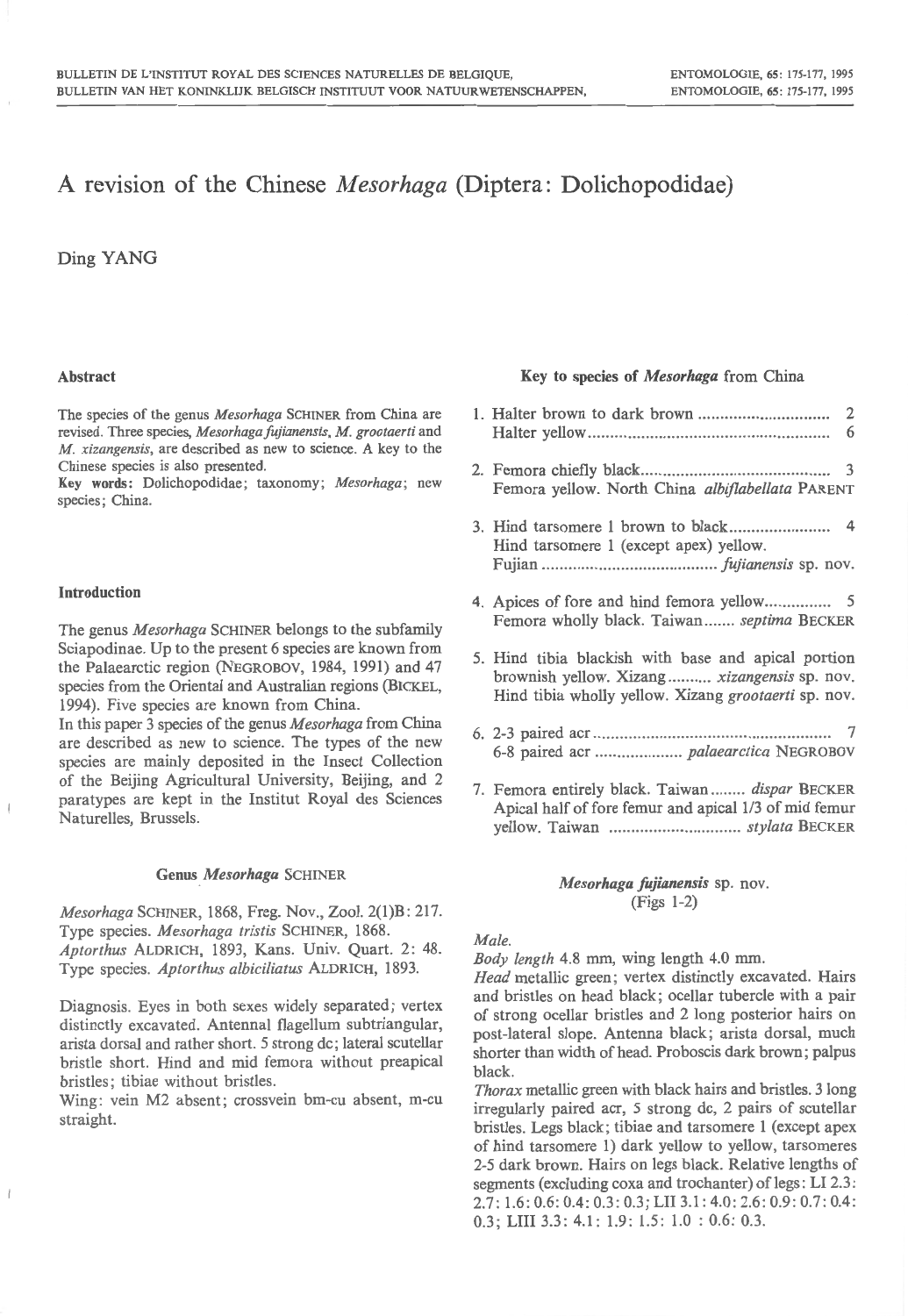

Figs 1-2. - *Mesorhaga fujianensis* sp. nov. I, Wing; 2, male genitalia, lateral view.

and mid tarsomere 1, and tibiae yellow; fore and mid tarsomeres 2-5 and entire hind tarsus brown to dark brown. Hairs on legs black ; coxae with entirely pale hairs; femora with pale ventral hairs. Relative length of segments of legs: LI 2.8: 3.0: 1.9: 0.8: 0.4: 0.3: 0.3; LII 3.0: 4.3: 3.2: 1.2: 0.8: 0.5: 0.3; LIII 4.1: 5.4: 2.3: 1.8: 1.1 : 0.7: 0.3.



Fig. 3. - *Mesorhaga grootaerti* sp. nov. 3, Male genitalia, lateral view.

 $\biggl\{$ 

 $\Bigl\{$ 

*Wing* hyaline; veins brown, CuAx ratio 0.7. Halter dark brown.

*Abdomen* metallic green with black hairs. Male genitalia (Fig. 2): Hypandrium elongate with aedeagus extending only slightly beyond its apex; surstylus short and broad with concave apical margin; cercus curved, slightly constricted medially with somewhat acute apex; epandrial lobe rather short.

# *Female.* Unknown.

*Holotype*  $\circ$ , Fujian: Fuzhou, 20.X.1974, Fasheng LI. *Distribution.* China (Fujian).

*Remarks.* This species is somewhat similar to *M. septima*  BECKER from Taiwan, but may be separated from the latter by having the hind tarsomere I yellow with brown apex. In *M. septima,* the hind tarsomere is black (BECKER, 1922).

### *Mesorhaga grootaerti* sp. nov. (Fig. 3)

## *Male.*

*Body length* 5.0 mm, wing length 4.8 mm.

*Head* metallic green; vertex distinctly excavated. Hairs and bristles on head black; ocellar tubercle with a pair of strong ocellar bristles and 4 long posterior hairs; frons with 6 long hairs on post-lateral slope. Antenna black, arista dorsal and much shorter than width of head. Proboscis brownish yellow; palpus black.

*Thorax* metallic green with black hairs and bristles. 3 long irregularly paired acr, 5 strong de; 2 pairs of scutellar bristles. Legs black ; apices of fore and mid femora, fore

*Wing* hyaline ; veins dark brown, Cu Ax ratio 0.8. Halter brown.

*Abdomen* metallic green with black hairs. Male genitalia (Fig. 3): Hypandrium elongate; surstylus short and broad; cercus curved and constricted medially, with rounded apex; epandrial lobe rather long.

#### *Female.* Unknown.

*Holotype*  $\circ$ , Xizang: Zayu, 25.VI.1978, Fasheng LI. *Distribution.* China (Xizang).

*Remarks.* This new species is very similar to *M. x izangensis* sp. nov., but can be distinguished from the latter by having the hind tibia wholly yellow.

# *Mesorhaga xizangensis* sp. nov. (Fig. 4)

# *Male.*

*Body length* 3.5-3.8 mm, wing length 4.7-4.9 mm.

*Head* metallic green; vertex distinctly excavated. Hairs and bristles on head black, but those on postventral surface pale; ocellar tubercle with a pair of strong ocellar bristles and 4 Iong posterior hairs; frons with 4 long hairs on post-lateral slope. Antenna black; arista dorsal, much shorter than width of head. Proboscis dark brown; palpus black.

*Thorax* metallic green with black hairs and bristles; 3 long irregularly paired acr, 5 strong de; 2 pairs of scutellar bristles, lateral ones rather short and weak. Legs black; apices of fore and mid femora, fore and mid tibiae and tarsomere I yellow ; fore and mid tarsomeres 2-5 and hind tarsomeres 1-5 brown to dark brown ; hind tibia blackish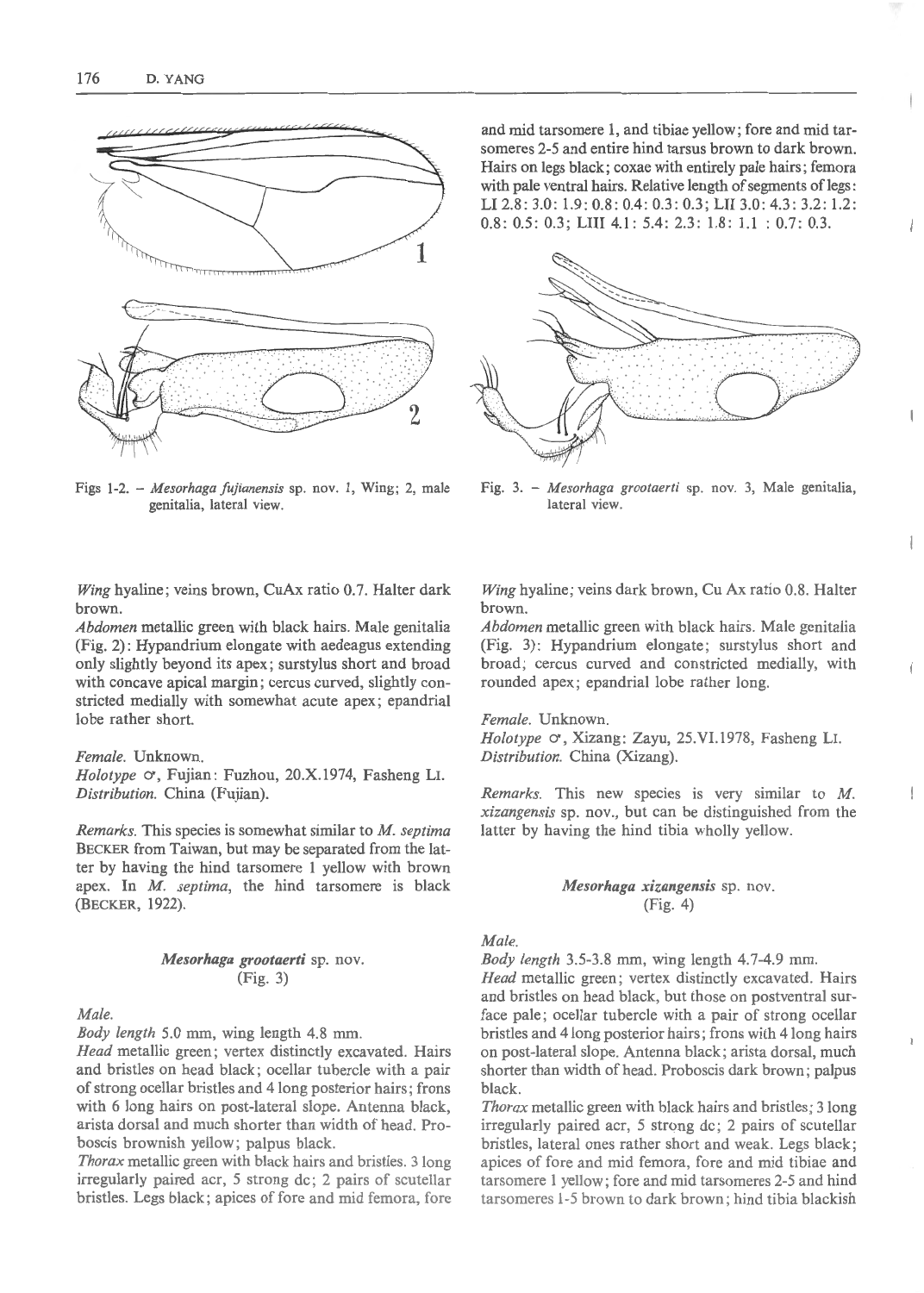

Fig. 4. - *Mesorhaga xizangensis* sp. nov. 4, Male genitalia, lateral view.

with base and apical portion brownish yellow. Hairs on legs black, but those on coxae pale; femora with pale hairs on ventral surface. Relative length of segments of legs : LI 2.9: 3.3: 2.1: 0.9: 0.4: 0.3: 0.3; LII 3.4: 4.3: 3.1: 1.2: 0.8: 0.4: 0.3; LIII 4.4: 5.8: 2.2: 1.9: 1.0: 0.7: 0.3.

*Wing* hyaline; veins dark brown, CuAx ratio 0.8. Halter dark brown.

*Abdomen* metallic green; hairs on abdomen black, but venter with pale hairs. Male genitalia (Fig. 4): hypandrium elongate, somewhat broad apically; surstylus divided into dorsal and ventral arms; cercus curved with apical portion thin and somewhat bent.

### *Female.* Unknown.

*Holotype*  $\circ$ , paratypes 4  $\circ$   $\circ$ , Xizang: Bomi (2500 m), 11. VI.1978, Fasheng LI. Paratypes 3  $\sigma$   $\sigma$ , Xizang: Bomi (2300 m), 11-13.VI.1978, Fasheng LI; I *a* Xizang: Bomi (2700 m), 21.VII.1978, Fasheng LI. *Distribution.* China (Xizang).

*Remarks.* This new species may be separated from *M. grootaerti* by having the hind tibiae with base and apical portion yellow.

# **Acknowledgements**

My sincere thanks are due to Dr. P. GROOTAERT (Institut Royal des Sciences Naturelles, Brussels), Prof. Chi-kun YANG and Associate Researcher Fasheng LI (Beijing Agricultural University) for their help during the study.

## **References**

BECKER, T., 1922. Dipterologische Studien, Dolichopodidae der indo-australischen Region. *Capita Zoologica,* 1(4): 1-247.

BICKEL, D.J., 1994. Australian Sciapodinae (Diptera: Dolichopodidae), with a Review of the Oriental and Australasian Faunas, and a World Conspectus of the subfamily. *Records of the Australian Museum, Supplement,* 21: 1-394.

NEGROBOV, O.P., 1984. Species of the genus *Mesorhaga*  (Dolichopodidae, Diptera) in the Palearctic fauna. *Nauchhnye Doklady Vysshei Shkoly. Biologischeskei Nauki,* 8: 31-35.

NEGROBOV, O.P., 1991. Family Dolichopodidae. In Soos, A. & PAPP, L. (eds.). Catalogue of Palaearctic Diptera ; 7: 11-139. Akademiai Kiado, Budapest.

PARENT, O. 1944. Diptères Dolichopodidae recueillis en Chine du Nord, en Mongolie et en Mandchourie par le R.P.E. LICENT. Revue Française d'Entomologie, 10(4): 121-131.

> Department of Entomology Beijing Agricultural University Beijing 100094, P.R. China